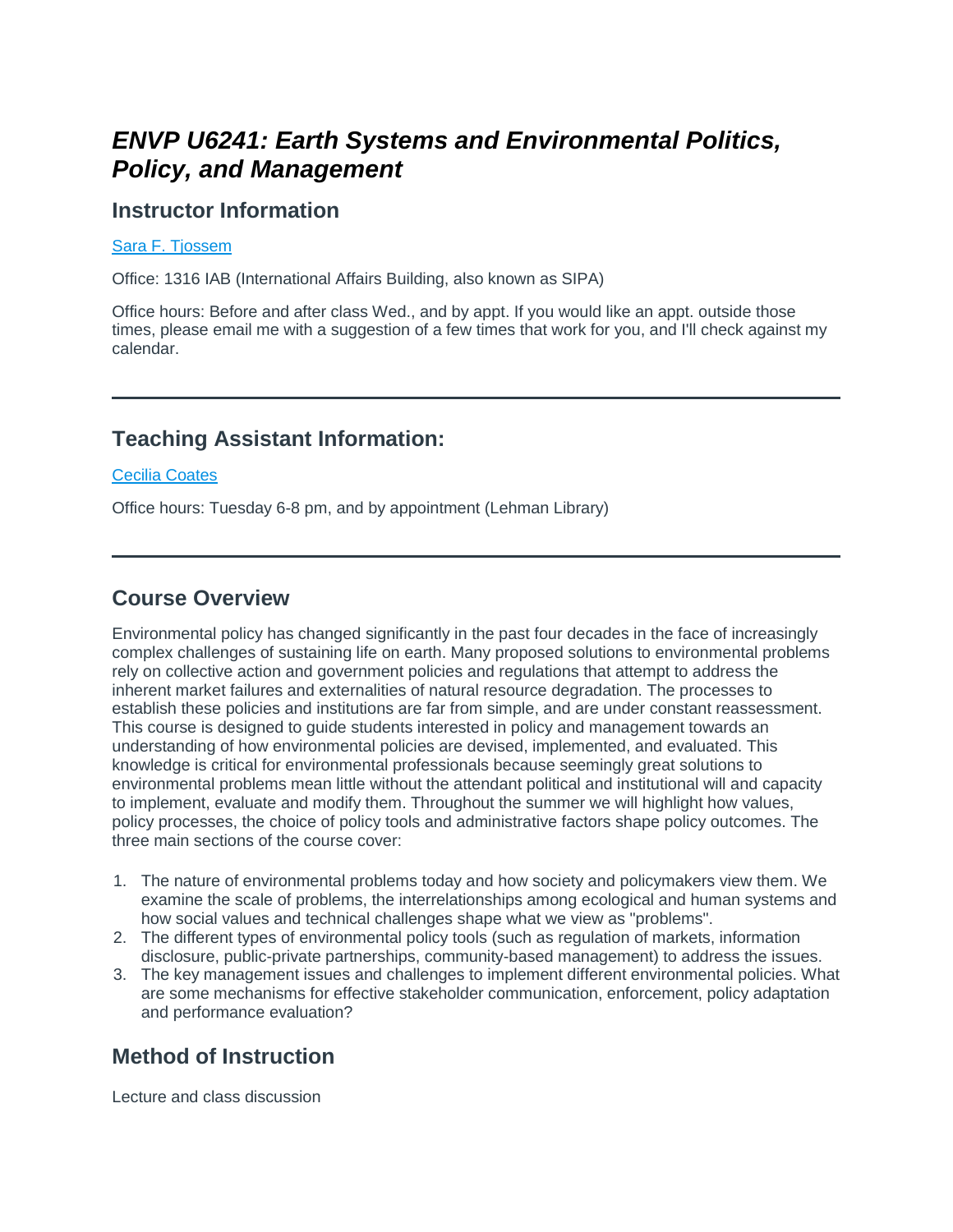## **Course Requirements**

See Syllabus tab for greater detail and Assignment tab for full descriptions

- Participation in class discussions, discussion posts on readings, team debate (15%)
- Resource exercise (15%)
- 2 short writing assignments (20% each)
- Final paper (30%)

I will assess a late penalty for assignments turned in after deadlines unless cleared with me in advance. Post your assignments to the appropriate assignment folder within the "Assignments" section. ALWAYS post Word docs, not pdfs.

### **Readings**

Individual articles (see below) should be read *before* the class in which they are listed (no textbook for class).

## **Required readings**

Articles available through:

- 1. The syllabus (readings linked) and also in "Files" link on left
- 2. Columbia library electronic reserves, accessible through Library Reserves tab on left, and
- 3. the web

### **A selection of relevant books (not required)**

- Rosenbaum, Walter A. *Environmental politics and policy*. 9th ed. Washington, D.C.: Sage/CQ Press, 2011.
- Durant, R. F., Fiorino, D.J., & O'Leary, R. (Eds.). *Environmental governance reconsidered: Challenges, choices, and opportunities.* Cambridge, MA: MIT Press, 2004.
- Chasek, Pamela, David Downie and J.W. Brown. *Global Environmental Politics*, 6th Ed. Westview Press, 2013/14.
- CQ researcher*. Global environmental issues.*Washington, D.C.: CQ Press, 2010.
- Cohen, Steven. *Understanding Environmental Policy*. Columbia University Press, 2006.
- Cole, D. H. *Pollution and property: Comparing ownership institutions for environmental protection*. New York: Cambridge University Press, 2002.
- McNeill, J.R. *An environmental history of the 20th century world.* New York: WW Norton, 2002.
- O'Leary, R., et al. *Managing for the environment*. San Francisco: Jossey-Bass, 1999.
- Vig, N.J., Kraft, M.E. (Eds.). *Environmental policy: New directions for the twenty-first century*, Fifth ed. Washington, DC: CQ Press, 2003.

I may alter reading assignments to adjust the pace of the class or to meet student interests.

### **Maintain Academic Integrity**

*You must cite all ideas, data, or facts that are not common knowledge, even if you paraphrase or summarize the ideas. If you choose to quote a source directly, the information must be in quotation marks with the appropriate author, date, and page number referenced***.**